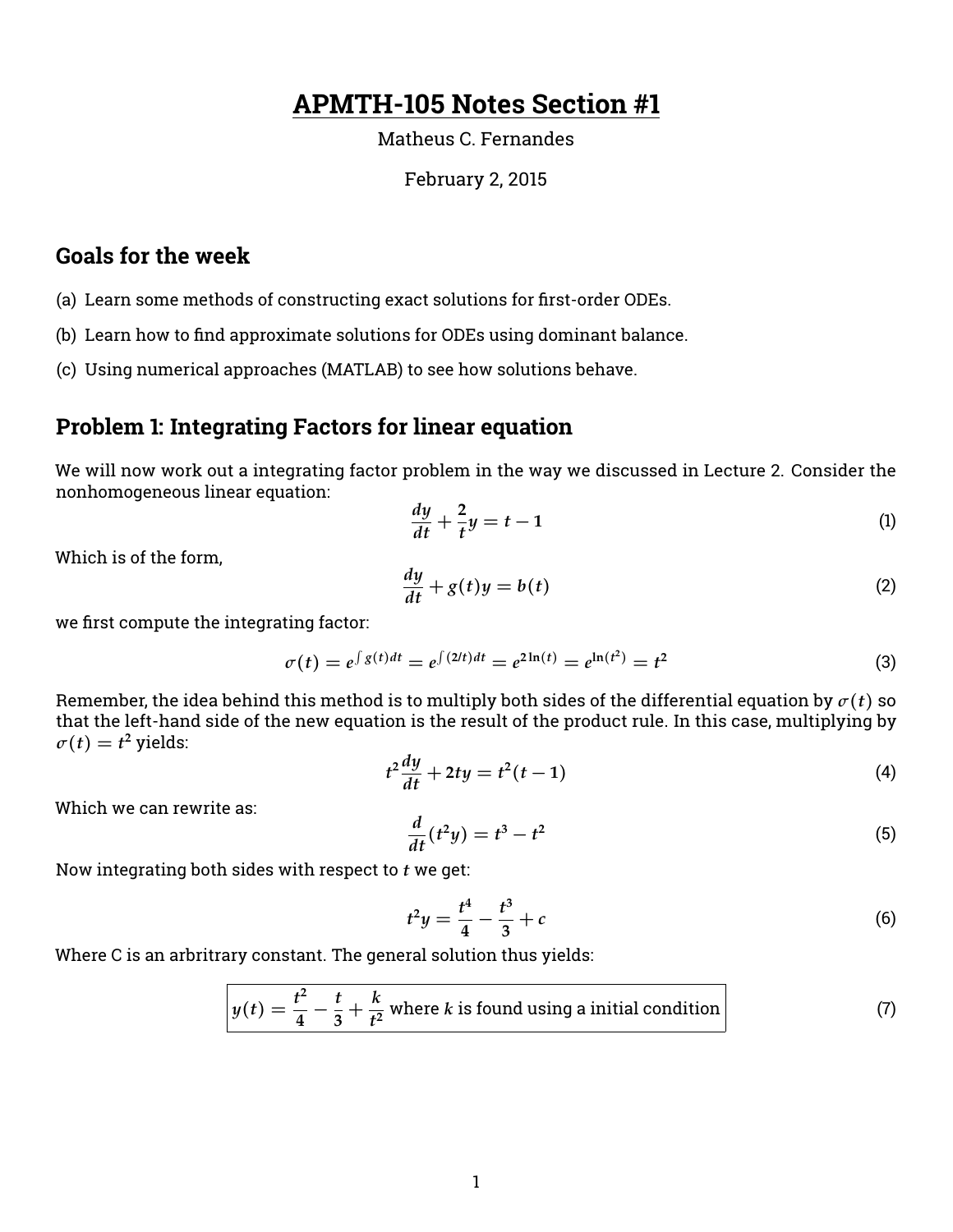### **Problem 2: Constructing exact solution for an initial value problem**

Let's consider a first order differential equation of form

$$
\frac{dy}{dx} = \frac{xy^2 - \cos x \sin x}{y(1 - x^2)}
$$
 with initial condition  $y(0) = 2$  (8)

By re-writing the differential equation as

$$
(\cos x \sin x - xy^2)dx + y(1 - x^2)dy = 0
$$
\n(9)

Which is of the form:

$$
M(x,y)dx + N(x,y)dy = \frac{\partial f}{\partial x}dx + \frac{\partial f}{\partial y}dy
$$
\n(10)

where:

$$
\frac{\partial M}{\partial y} = \frac{\partial}{\partial y} \left( \frac{\partial f}{\partial x} \right) = \frac{\partial^2 f}{\partial y \partial x} = \frac{\partial}{\partial x} \left( \frac{\partial f}{\partial y} \right) \frac{\partial N}{\partial x}
$$
(11)

we recognize that the equation is exact because

$$
\frac{\partial M}{\partial y} = -2xy = \frac{\partial N}{\partial x} \tag{12}
$$

Now

$$
\frac{\partial f}{\partial y} = y(1 - x^2) \tag{13}
$$

$$
f(x,y) = \frac{y^2}{2}(1-x^2) + h(x)
$$
 (14)

$$
\frac{\partial f}{\partial x} = -xy^2 + h'(x) = \cos x \sin x - xy^2 \tag{15}
$$

The last implies that  $h'(x) = \cos x \sin x$ . Integrating this gives

$$
h(x) = -\int (\cos x)(-\sin x dx) = -\frac{1}{2}\cos^2 x \tag{16}
$$

Thus

$$
\frac{y^2}{2}(1-x^2) - \frac{1}{2}\cos^2 x = c_1 \qquad \text{or} \qquad y^2(1-x^2) - \cos^2 x = c \tag{17}
$$

where 2 $c_1$  had been replaced by  $c$ . The initial condition  $y=$  2 when  $x=$  0 demands that 4(1)  $\cos^2(0)=c$ , and so  $c = 3$ . Therefore an implicit solution is then

$$
y^2(1-x^2) - \cos^2 x = 3
$$
 (18)

#### **Problem 3: Constructing exact solution for problem using substitution**

Consider the following differential equation:

$$
\frac{dy}{dx} = \frac{-3y}{3x - 7y} \tag{19}
$$

We recognize that the function on the left is homogeneous so we can use the substitution  $y = ux$ . By product rule we get that  $\frac{dy}{dx} = x\frac{du}{dx} + u$  and making these substitutions we obtain

$$
x\frac{du}{dx} + u = \frac{-3ux}{3x - 7ux} \tag{20}
$$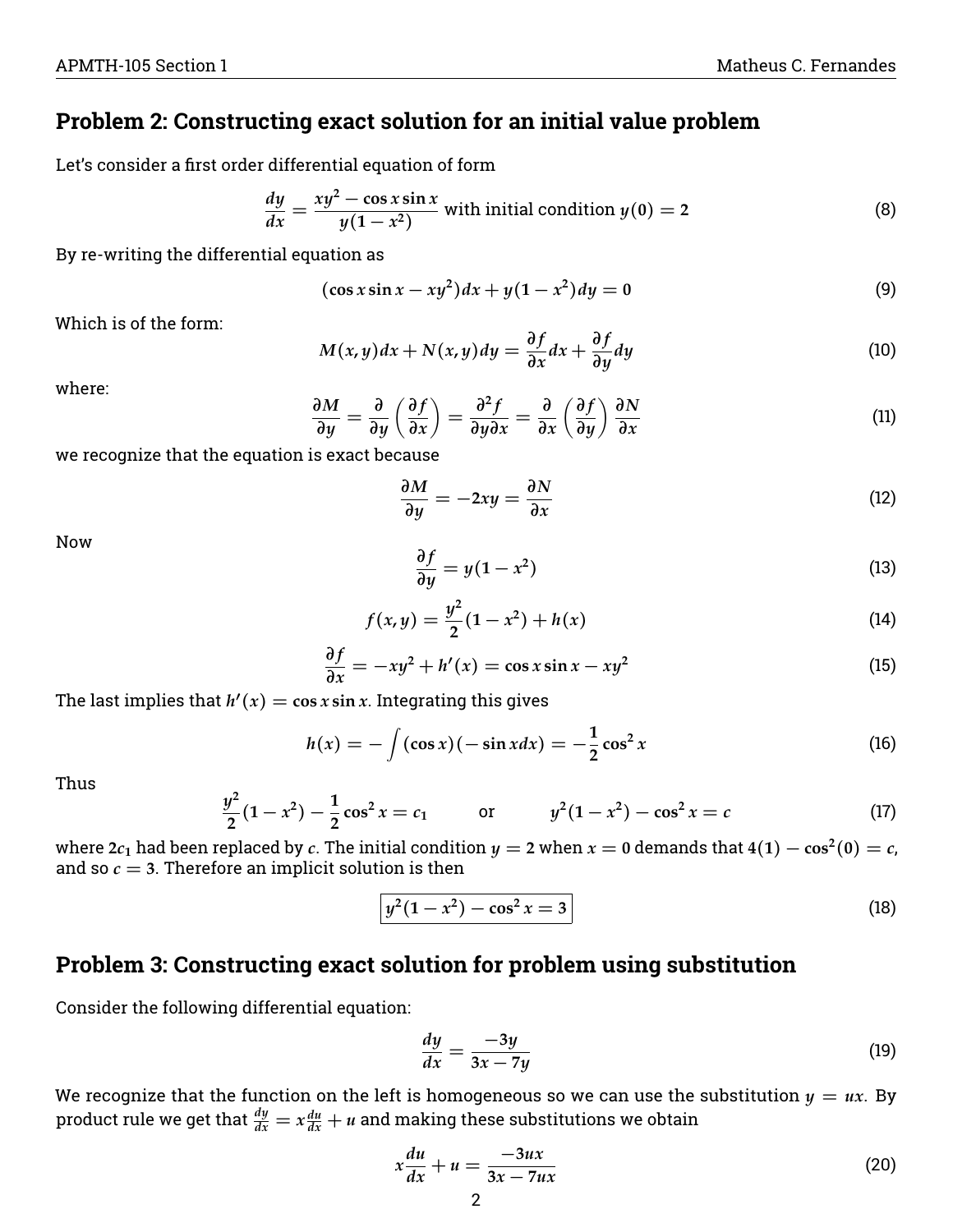Now we need to separate this equation such that all the u's are on one side and all the x's are on the other side. After some algebra we get that

$$
\frac{3 - 7u}{-6u + 7u^2} du = \frac{dx}{x}
$$
 (21)

Integrating this equation

$$
\int \frac{3-7u}{-6u+7u^2} du = \int \frac{dx}{x}
$$
\n(22)

we get

$$
-\frac{1}{2}\ln(-6u+7u^2) = \ln(x) + C
$$
\n(23)

$$
\frac{1}{\sqrt{-6u+7u^2}} = c_1x \Longrightarrow \frac{1}{-6u+7u^2} = c_1^2x^2 = c_2x^2 \tag{24}
$$

Finally we use that  $u = \frac{y}{x}$  $\frac{y}{x}$  to get our implicit solution

$$
\frac{x^2}{-6yx+7y^2} = cx^2 \Longrightarrow \boxed{-6yx+7y^2=c} \tag{25}
$$

## **Problem 4: Constructing exact solution for problem using substitution, Bernoulli Equation**

A Bernoulli Equation is of the form:

$$
\frac{dy}{dx} + P(x)y = Q(x)y^{n}
$$
\n(26)

Where we make substitutions for form  $v = y^{1-n}$ . Now consider the following equation which is a Bernoulli equation

<span id="page-2-0"></span>
$$
\frac{dy}{dx} - 5y = -\frac{5}{2}xy^3\tag{27}
$$

This is a Bernoulli equation with  $n = 3$ ,  $P(x) = -5$ ,  $Q(x) = -5x/2$ . To transform [\(27\)](#page-2-0) into a linear eqation, we must first divide by  $y^3$  to obtain:

$$
y^{-3}\frac{dy}{dx} - 5y^{-2} = -\frac{5}{2}x\tag{28}
$$

Next we make the substitution  $v = y^{-2}$ . Since  $dv/dx = -2y^{-3}dy/dx$ , the transformed equation is

$$
-\frac{1}{2}\frac{dv}{dx} - 5v = -\frac{5}{2}x\tag{29}
$$

<span id="page-2-1"></span>
$$
\frac{dv}{dx} + 10v = 5x\tag{30}
$$

Now we can see that equation [\(30\)](#page-2-1) is linear, so we can solve it for *v* using the method of integrating factors for a linear first-order equations, where  $g(x) = 10$ , making

$$
\sigma(x) = e^{\int 10 dx} = e^{10x + C} = Ce^{10x}
$$
\n(31)

$$
\frac{dv}{dx}e^{10x} + 10ve^{10x} = 5xe^{10x}
$$
\n(32)

$$
\frac{d}{dx}(ve^{10x}) = 5xe^{10x} \tag{33}
$$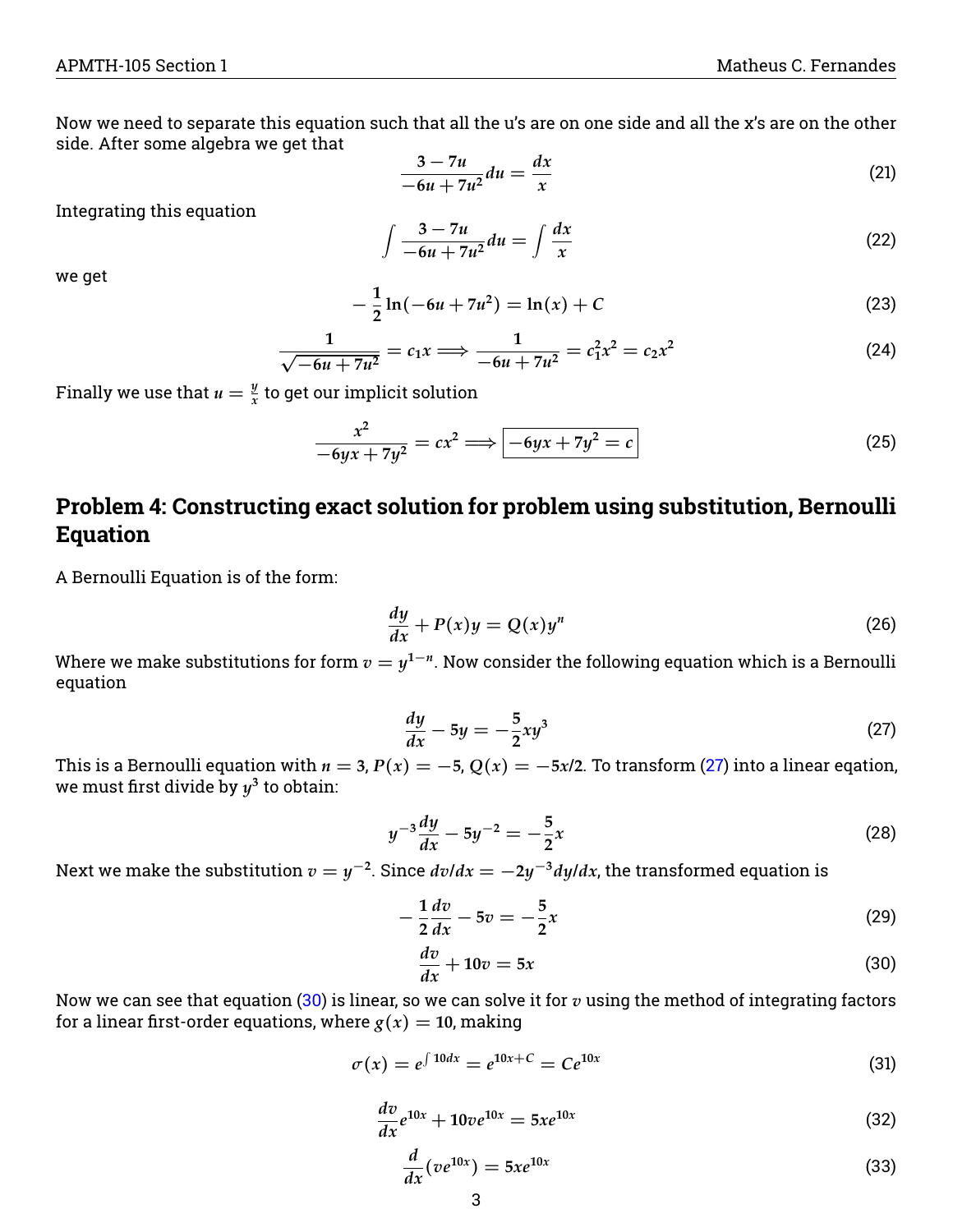$$
\int \frac{d}{dx} (ve^{10x}) dx = \int 5xe^{10x} dx
$$
\n(34)

<span id="page-3-0"></span>
$$
ve^{10x} = 5 \int xe^{10x} dx \tag{35}
$$

I know everybody hates this but we must pull out from the back of our minds that distant idea of 'Integration by parts', where  $\int f dg = fg - \int g df$ , where we will let  $f = x$ ,  $dg = e^{10x}$ , thus making  $df = dx$  and  $g = e^{10x}/10$ . So that

$$
5\int xe^{10x}dx = \frac{1}{2}e^{10x}x - \frac{1}{2}\int e^{10x}dx
$$
 (36)

For the integral of  $e^{10}$ , use substitution  $u = 10x$  and  $du = 10dx$  so that

$$
5 \int xe^{10x} dx = \frac{1}{2}e^{10x}x - \frac{1}{20} \int e^u du
$$
 (37)

Which simply becomes

$$
\frac{1}{2}e^{10x}x - \frac{e^u}{20} + C
$$
\n(38)

$$
\frac{1}{2}e^{10x}x - \frac{e^{10x}}{20} + C
$$
\n(39)

Plugging that back into our original equation [\(35\)](#page-3-0)

$$
ve^{10x} = \frac{1}{2}e^{10x}x - \frac{e^{10x}}{20} + C
$$
 (40)

$$
v = \frac{1}{2}x - \frac{1}{20} + e^{-10x}C
$$
 (41)

Substituting back  $v = y^{-2}$  we get a closed form solution for  $y(x)$ :

<span id="page-3-1"></span>
$$
y^{-2} = \frac{1}{2}x - \frac{1}{20} + e^{-10x}C
$$
 (42)

### **Problem 5: Constructing approximate solutions using dominant balance**

Consider the same Bernoulli equation [\(27\)](#page-2-0) as in Problem 4. Now let's try to solve it using dominant balance for  $x \rightarrow \infty$ . This equation is of form  $A + B + C + D = 0$ , so we know we can use dominant balance.

$$
\frac{dy}{dx} - 5y = -\frac{5}{2}xy^3\tag{43}
$$

Since I know the answer, I am going to skip the few first dominant balances to save time and am going to go straight for the one that works and is consistent. So lets choose the second and last term such that we have

$$
-5y + \frac{5}{2}xy^3 = 0 \tag{44}
$$

$$
1 = \frac{1}{2}xy^2\tag{45}
$$

Now solving for *y* here we will get:

$$
y = \left(\frac{2}{x}\right)^{1/2} \text{ for } x \to \infty
$$
 (46)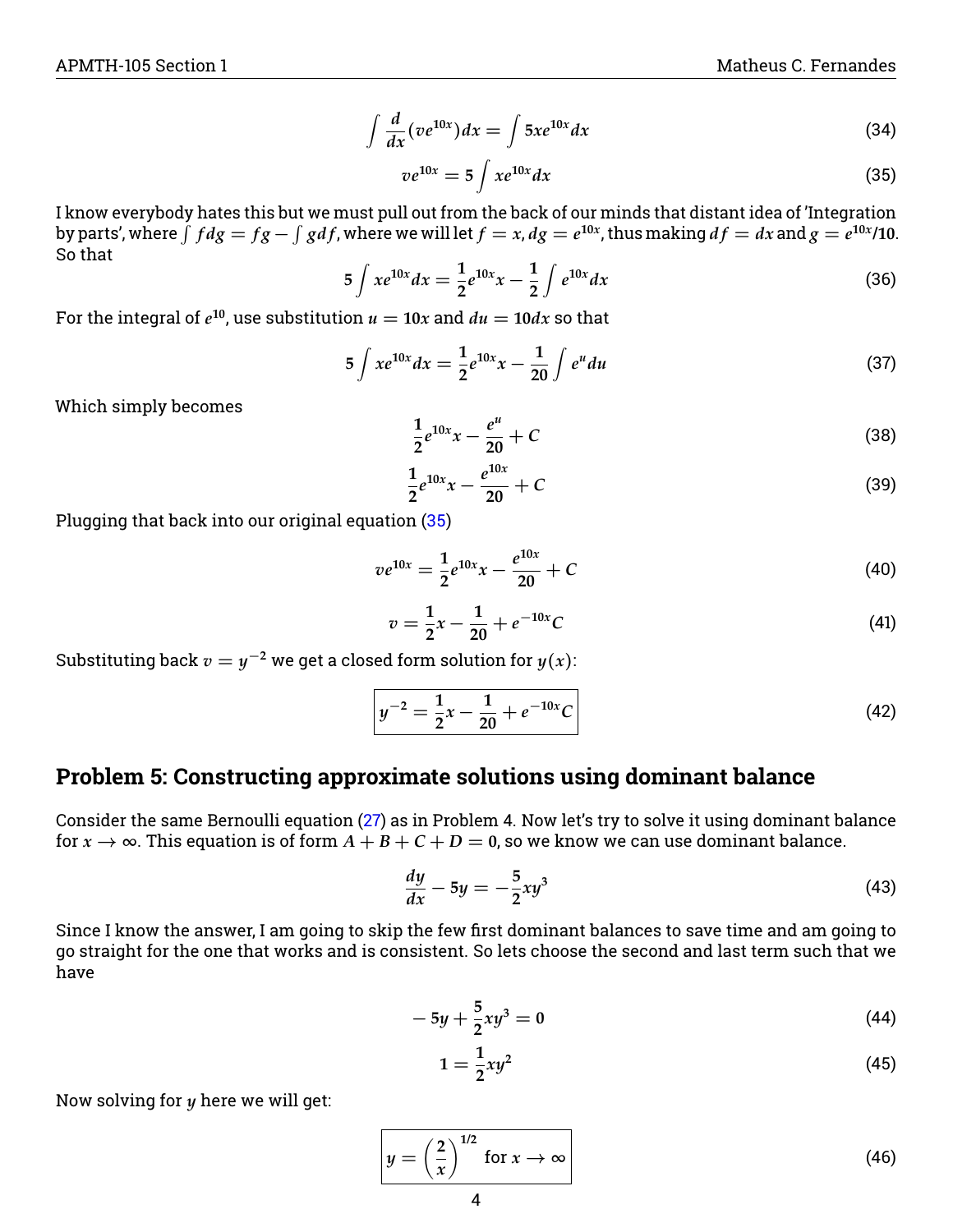In order to check for consistency we must compare the magnitude of the omitted terms to the magnitude of the kept terms. For this we have two options of kept terms and only one option for the omitted term. So I will choose the easier of the two kept terms which is  $|5y|$  and will compare it to  $|\frac{dy}{dx}|$ . So from above we know that

$$
\frac{dy}{dx} = \frac{d}{dx}\left(\frac{2^{1/2}}{x^{1/2}}\right) \approx \frac{1}{x^{3/2}}\tag{47}
$$

Comparing the omitted and the kept term we see that the omitted term is much smaller than the kept term for  $x \to \infty$ 

$$
\frac{1}{x^{3/2}} << \frac{1}{x^{1/2}}\tag{48}
$$

Making this balance consistent. So, now if we compare it to the solution found in Problem 4 equation [\(42\)](#page-3-1) we can see that as  $x \to \infty$  the terms  $e^{-10x}$  and  $\frac{1}{20}$  become negligible compared to the other terms in the solution. This example shows us how asymptotic analysis can be a valuable time saver when only interested in a certain regime of values. I think everyone would agree that this method was much less painful than the one illustrated in Problem 4.

### **You should also check all other balances!**

### **MATLAB Tutorial**

Now let's look at solving the same equation as in Problem 4 and 5 numerically using MATLAB's built in ODE-45 solver.

$$
\frac{dy}{dx} - 5y = -\frac{5}{2}xy^3\tag{49}
$$



**Figure 1:** Graph of solutions for problems 4 and 5. Code for this graph can be seen below.